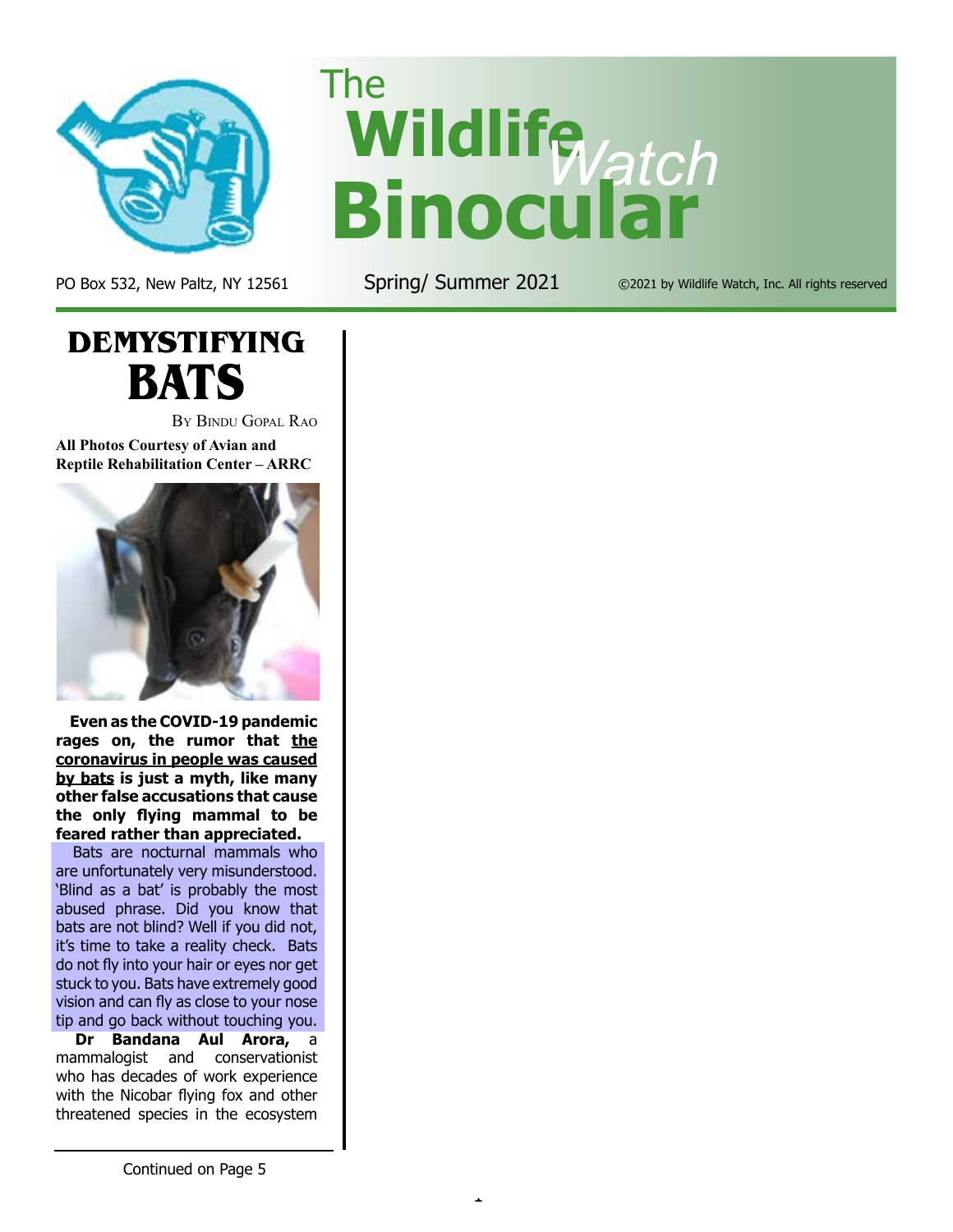

of the Nicobar group of islands, India, is dispelling many of these myths. He says, "Bats like other mammals give birth to young ones or pups and are very protective mothers; fruit-eating bats carry their babies till they are independent. They are extremely handsome, have beautiful ears and very charismatic nose leaves." Research is taking place now to understand how they locate their prey. To find prey and their roosts, the method is called echolocation and is mostly seen in insect-eating bats. A bat can eat three times his or her weight each day, so they clearly have no appetite problem!

**Rohit Chakravarty,** a Ph.D. student at Leibniz Institute for Zoo and Wildlife Research, Berlin, Germany, explains, "Bats perform two main functions that benefit humans and the ecosystem. Fruit-eating and nectar-drinking bats are pollinators of many tropical trees. Three examples of such important trees in the Indian context are some species of mangroves, wild bananas and the mahua tree. This tree has important medicinal properties.

Insect-eating bats eat tons of insects that are pests in rice, corn and cotton farms. These come from studies in the US and Thailand. New studies have also shown their importance in controlling pests in vineyards in France and Chile. Once they have had their fill in the night, they poop in heaps in caves which make for a useful natural fertilizer. Guano mining is an industry (sometimes sustainable, but often not) mainly in Southeast Asia."

Bats are incidentally extremely gifted and don't have hollow bones like birds. Bats are the only mammals that are capable of a true powered flight and fly with their hands, not their arms. They live in huge colonies and like to stay in slightly dark places like caves, beneath bridges, in trees and abandoned buildings because it is cooler. Additional facts: They cannot tolerate extremes of weather. They give birth once a year and do not pair for life. There are about 1000 species of bats worldwide, India has about 119 species. The size range is large: the smallest one, the bamboo bat, is only as big as your thumb, while the flying fox, a fruit eater, has a wingspan of over 5 feet!

Insectivorous bats also actively prey on [mosquitoes](https://onlinelibrary.wiley.com/doi/10.1002/ps.5925) - a known disease-carrying vector that affects humans directly.

A recent  $study$  has shown that bats serve as indicators of potential invasive insect species in Spain. **Baheerathan Murugavel,** a Ph.D. student at the Indian Institute of Science Education and Research Thiruvananthapuram, India, said, "To my knowledge, the best practice to manage invasive species in any landscape is to identify them before getting invaded and keep them controlled. Based on the diet of insectivorous bats, researchers in Spain have recently identified a rice pest weevil which is an insect native to North America, with the potential to become invasive in the future. The researchers point out that bats could act as potential natural samplers that could detect (and possibly control) pest species in important growing areas of cash crops, such as the rice paddy."

Dr. Arora has worked extensively on the Pteropus faunulus or the Nicobar flying fox which is endemic to the Nicobar Islands and has been rediscovered after 100 years.

It is distributed only in six of the islands there. Unfortunately, this solitary roosting fruit bat is locally extinct from Car island, where it was first seen. As part of her research, she has found 22 species of bats in the Andaman and Nicobar Islands. She said, **"Bats do have direct threats as bats are poached for their meat that is used for medicines, as well as habitat loss. Indirect threats include frequent human entry into caves, and adverse myths that they are disease spreading and blood sucking creatures are other threats."** 

And while bats are resistant to several viruses, the coronavirus is not really something that has come from bats. The Bat Conservation Trust in UK also confirms in this [COVID-19 and Bats - Bats and disease - Bat Conservation](https://www.bats.org.uk/about-bats/bats-and-disease/covid-19-and-bats) [Trust.](https://www.bats.org.uk/about-bats/bats-and-disease/covid-19-and-bats) "The exact wildlife to human transmission route for SARS-CoV-2 virus is not known as yet. There are two main schools of thought both with adequate support. A precursor of SARS-CoV-2 called RaTG13 (both shared a common ancestor probably 40-70 years ago) originated in a family of bats called 'horseshoe bats'. RaTG13 by itself is not known to infect human lungs because it cannot bind to the lung epithelial cells. Some molecular studies have shown that this virus went into an intermediate host, most likely a pangolin, where it recombined to become SARS-CoV-2 which can infect human lung cells. This view was later challenged in



Continued on Page 7